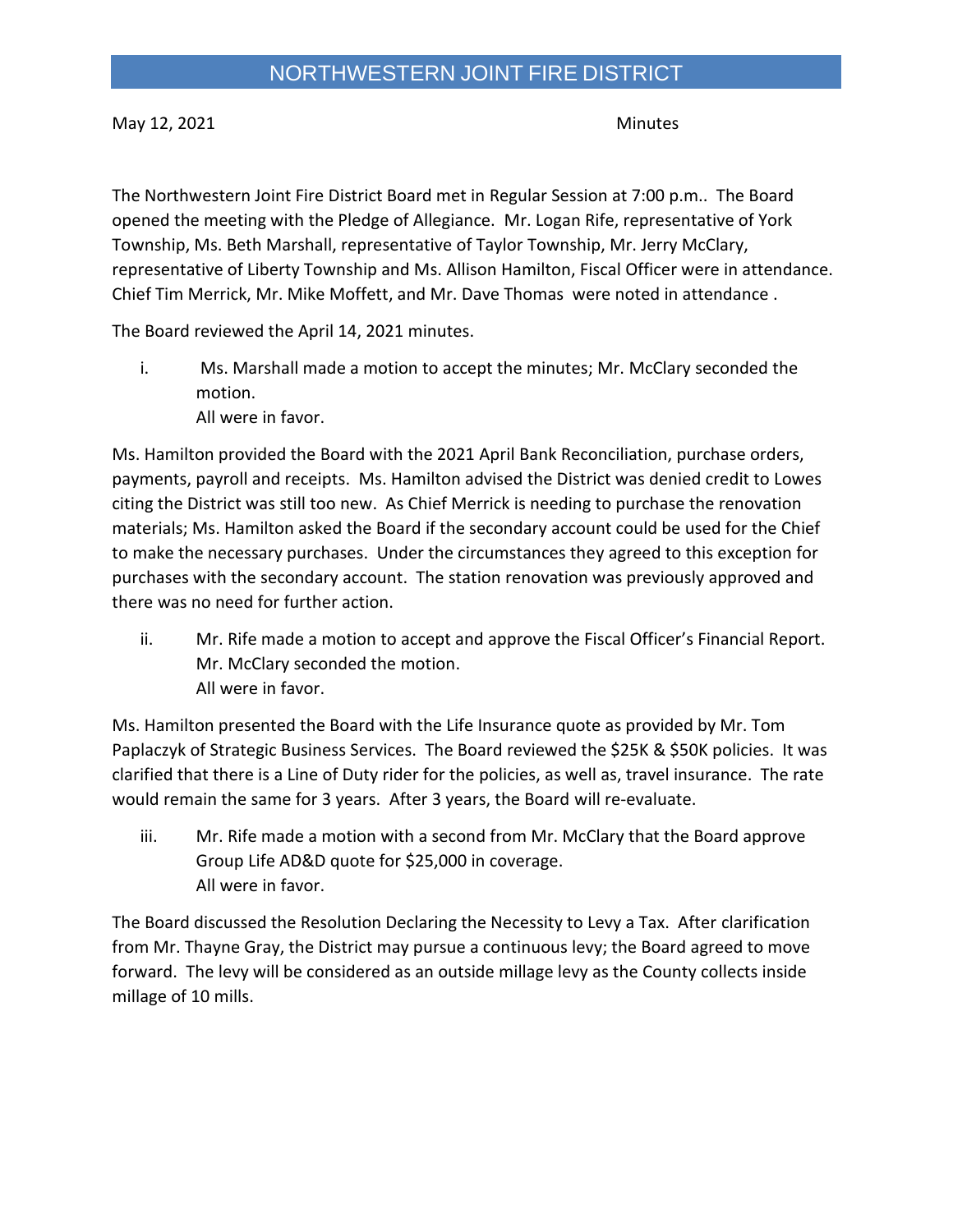#### 03-2021 RESOLUTION OF THE NORTHWESTERN JOINT FIRE DISTRICT BOARD OF TRUSTEES OF UNION COUNTY, OHIO

#### **Northwestern Joint Fire District Union County, Ohio**

A RESOLUTION DECLARING THE NECESSITY TO LEVY A TAX OUTSIDE THE TEN-MILL LIMITATION AN ADDITIONAL LEVY FOR FIRE, EMS AND RELATED PURPOSES IN THE NORTHWESTERN JOINT FIRE DISTRICT, UNION COUNTY, OHIO, AND REQUESTING THE COUNTY AUDITOR TO CERTIFY CURRENT VALUATION AND TAX MILLAGE RATE

The Board of Township Trustees , Northwestern Joint Fire District, Union County, Ohio, met in regular session on May 12, 2021, at the Liberty Township Community Building, 21463 main Street, Raymond, Ohio, with these members present: Logan Rife, Beth Marshall, and Jerry McClary.

Mr. Jerry McClary introduced this resolution and moved its passage:

**WHEREAS**, the taxes that may be raised within the ten-mill limitation will not provide adequate funding for the necessary ongoing requirements for Fire, EMS, and related purposes, as provided in R.C. §5705.19(I), for the Northwestern Joint Fire District, Union County, Ohio; and

**WHEREAS**, a resolution declaring the necessity of levying a tax outside the ten-mill limitation must be passed and certified to the County Auditor of Union County to permit the Board of Trustees to consider the levy of such a tax and must request that the County Auditor certify to the Board of Trustees the total current tax valuation of Northwestern Joint Fire District and the tax millage rate required to generate the secified amount of revenue; and

**WHEREAS**, under R.C. 5705.19(5), a levy for the stated purpose may be levied for a continuing period of time;

**THEREFORE**, THE BOARD OF TRUSTEES, NORTHWESTERN JOINT FIRE DISTRICT , UNION COUNTY, OHIO, NOT LESS THAN TWO-THIRDS OF ALL ITS MEMBERS CONCURRING HAS

**RESOLVED**, that it is necessary to levy a tax in excess of the ten-mill limitation to benefit Northwestern Joint Fire District, Union County, for providing and maintaining fire apparatus, mechanical resuscitators, underwater rescue and recovery equipment, or other fire equipment and appliances, buildings and sites therefor, or sources of water supply and materials therefor, for the establishment and maintenance of lines of fire-alarm communications, for the payment of firefighting companies or permanent, part-time, or volunteer firefighting, emergency medical service, administrative, or communications personnel to operate the same, including the payment of any employer contributions required for such personnel under section 145.48 or 742.34 of the Revised Code, for the purchase of ambulance equipment, for the provision of ambulance, paramedic, or other emergency medical services operated by a fire department or firefighting company, or for the payment of other related costs; be it further

**RESOLVED**, the tax shall be an Additional levy of 8 mills; be it further

**Resolved**, the tax is authorized by R.C. 5705.19(I); be it further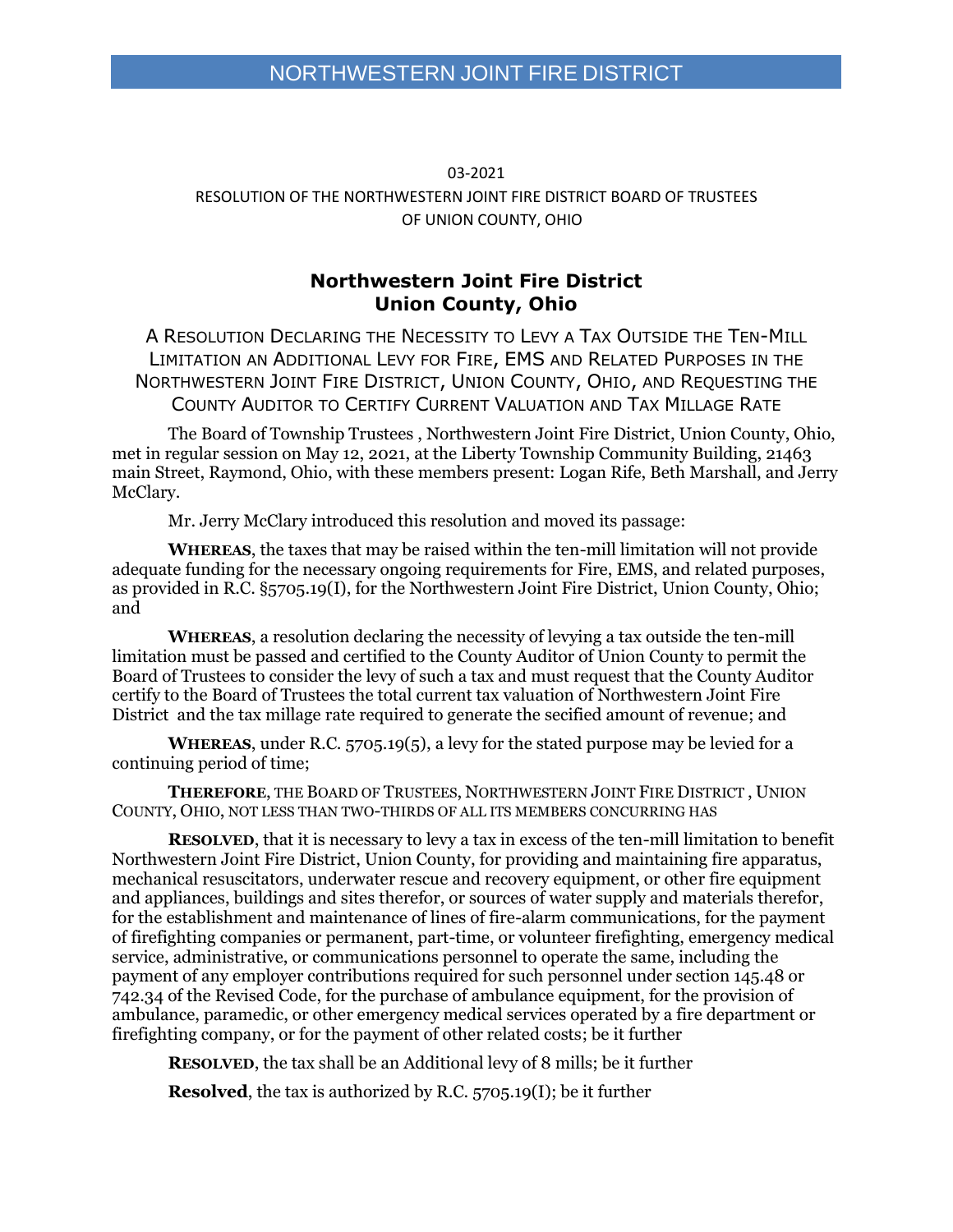**RESOLVED**, the tax shall be levied for a continuing period of time; be it further

**RESOLVED**, the tax is to levied upon the entire territory of the Northwestern Joint Fire District, Union County, Ohio;

**RESOLVED**, the question shall appear on the ballot at the general election on November 2, 2021; be it further

**RESOLVED**, the ballot measure shall be submitted to the entire territory of the Northwestern Joint Fire District, Union County, Ohio; be it further

**RESOLVED**, the levy be placed upon the tax lists beginning in 2021, first due in calendar year 2022, in compliance with R.C. §5705.34, if a majority of the electors voting thereon vote in favor of the levy; be it further

**RESOLVED**, all of the territory of Northwestern Joint Fire District is in Union County, Ohio; be it further

**RESOLVED**, the Fiscal Officer is directed to certify a copy of this Resolution to the County Auditor, Union County, Ohio. The Board of Trustees requests that the County Auditor certify to this Board the total tax valuation of Northwestern Joint Fire District and mills required to generate the specified revenue of, if approved by the electors; and be it further

**RESOLVED**, it is found and determined that all formal actions of this Board concerning and relating to the adoption of this Resolution were passed in an open meeting of this Board, and that all deliberations of this Board that resulted in such formal action, were in meetings open to the public, and in compliance with all legal requirements including Revised Code §121.22.

Ms. Beth Marshall seconded the motion, after discussion, the roll was called on the question of its adoption. The vote was:

| Trustee       |     |  |
|---------------|-----|--|
| Logan Rife    | Yes |  |
| Beth Marshall | Yes |  |
| Jerry McClary | Yes |  |

Ms. Hamilton will forward the resolution to Mr. Thayne Gray, Union County Prosecutor for his review and then deliver it to Ms. Weaver, Union County Auditor.

Ms. Hamilton presented the Board with a draft Employment Agreement between the Board and Fire Chief. The agreement outlines expectations, job duties and requirements; as well as wages and benefits. The Trustees and the Fire Chief will further review and advise of any further changes. Ms. Hamilton will then forward the Agreement to Mr. Comstock for his review.

The Board has reviewed the opinion from the Ohio Ethics Commission and have taken Mr. Comstock's comments into consideration on the ability of Mr. Mike Moffett continuing to serve as a member of the Northwestern Joint Fire Department. The Board unanimously agreed Mr.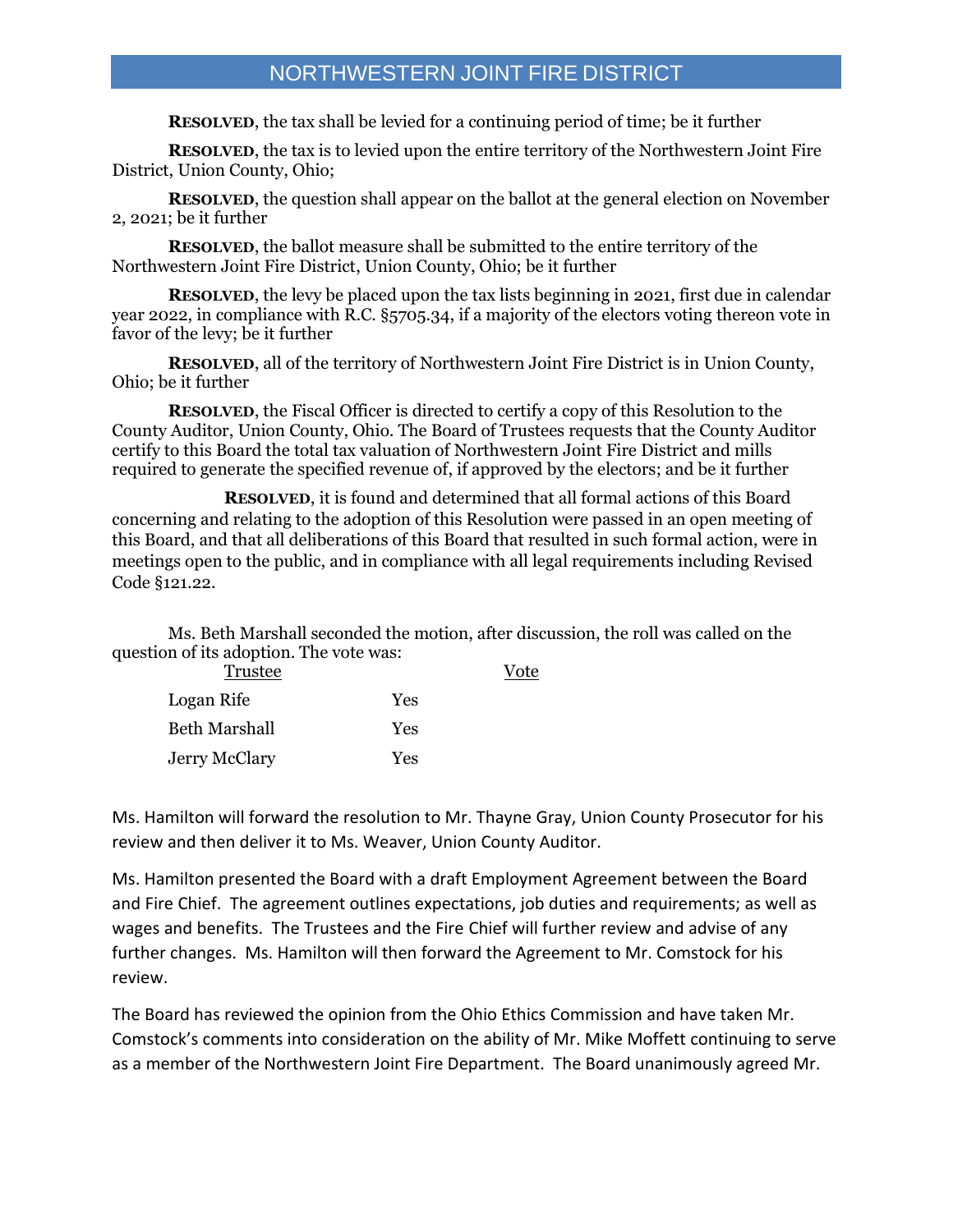Moffett could continue his service and be paid for his time without conflict of interest. Mr. Moffett does not hold a seat or a vote on the NWJFD Board.

Chief Merrick presented his monthly report to the Board. The following are some highlights from the report.

He noted the shift fill rate was down to 72% and this was mainly due to the staff being committed for overtime at other departments.

Chief Merrick presented a donation made by the York Township Alumni Association in the amount of \$258.14. The Board accepted the donation with gratitude.

The new heart monitors have been placed into service.

Chief Merrick has been working on the EMS provider contracts; these contracts are lengthy but are necessary for the District to receive insurance funds directly.

Chief Merrick is coordinating with the Chiefs of Northern Union County Fire Department and the Southeast Hardin Northwestern Union Fire Department to meet with the Solar Company. It is important all three Fire Departments receive the same information to effectively serve and protect the Community.

Chief Merrick completed the CISM program for Union County.

Chief Merrick presented the Board with the following New Hires: Chris East, Dallas Thomas and Zach Reid.

Chief Merrick advised the Board the following members would receive increases following confirmation from the State on their Paramedic Certification: Brian Daum and Tyler Furry. The Board had previously approved the wage rates for Paramedics.

It was discussed, the State of Ohio will be lifting the mask mandate effective June 2. The Board would like to schedule an open house type of event for the District.

Chief Merrick will ask the Raymond VF to move the candy machine to make room for a treadmill and other exercise equipment. The Chief would also like to see the Raymond VF involved in selling items; such as hats & t-shirts as a fund raiser. The members would be able to pay for items through a payroll deduction.

Chief Merrick presented the Board with a quote from the Richwood Banking Company Marketing Division for social media services and reconstruction/maintenance of the Website. Mr. Thomas advised he believed the Website should be priority. The Board discussed the options and agreed the first and most important step was to work on the Website. The quote for the Website includes 30 hours of time from RBC.